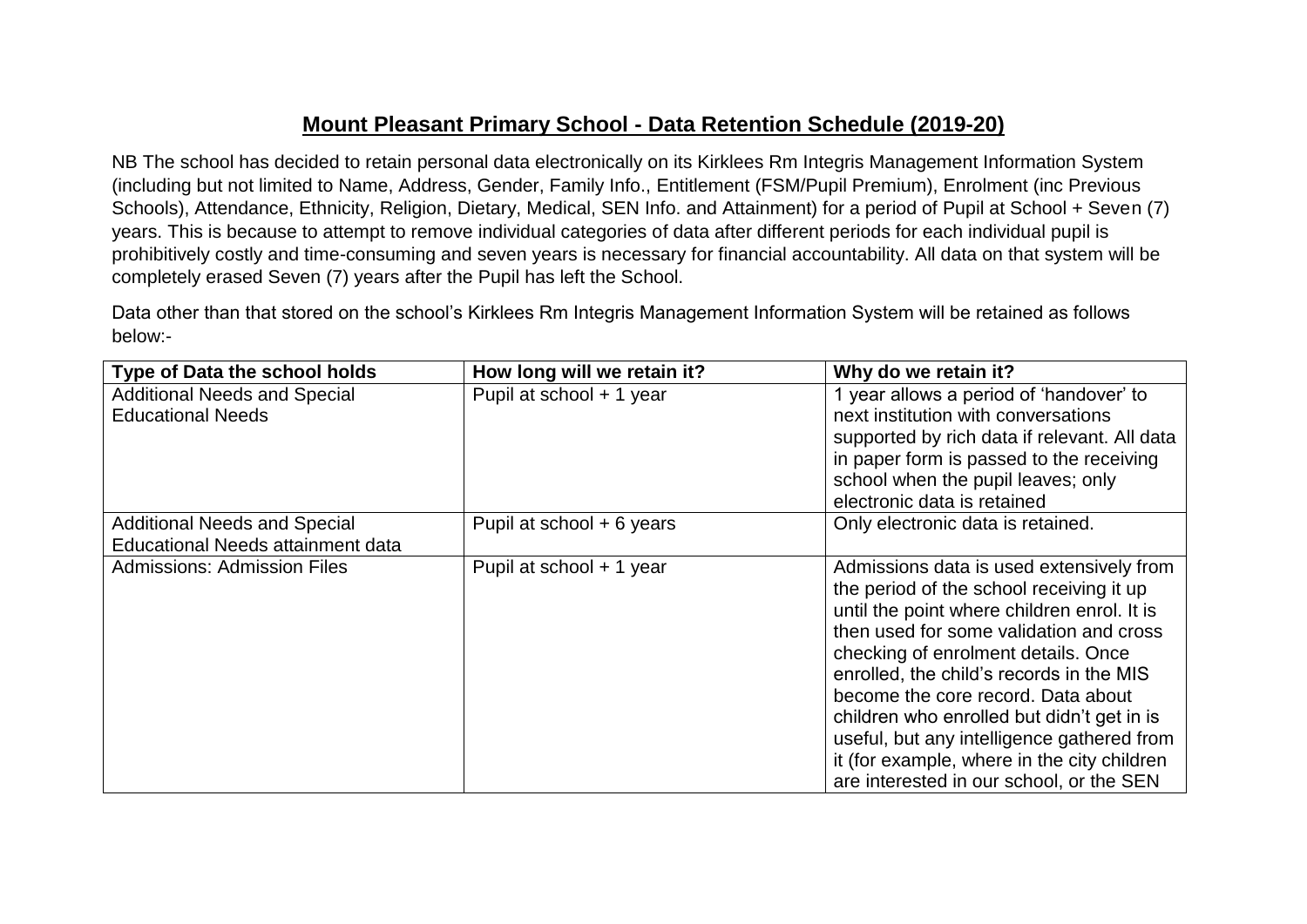|                                      |                           | make up) is aggregated within the first<br>year to a level being non-personal, after<br>that, the detailed data within the<br>admission file will be deleted. It is<br>important to retain detailed data for a<br>year, any appeals for which richer data<br>about other successful/unsuccessful<br>appeals may be relevant typically happen<br>in the first year.                                                                                                                                                                                                                                                                                                                                                                                                                                                                                                                                              |
|--------------------------------------|---------------------------|-----------------------------------------------------------------------------------------------------------------------------------------------------------------------------------------------------------------------------------------------------------------------------------------------------------------------------------------------------------------------------------------------------------------------------------------------------------------------------------------------------------------------------------------------------------------------------------------------------------------------------------------------------------------------------------------------------------------------------------------------------------------------------------------------------------------------------------------------------------------------------------------------------------------|
| <b>Admissions: Admission Appeals</b> | Until outcome of appeal   | Once decided, no further need to retain                                                                                                                                                                                                                                                                                                                                                                                                                                                                                                                                                                                                                                                                                                                                                                                                                                                                         |
| Attainment                           | Pupil at school + 6 years | Formative assessment data is useful as a<br>child is building towards a particular more<br>formal assessment. Once the child<br>leaves the school, it is deleted.<br>Summative attainment is the main<br>outcome of what children 'attain' in<br>school. It is important that future schools<br>where pupils go on to learn can<br>understand previous attainment. Whilst<br>often that information is 'passed on'<br>smoothly as children move phase, it is<br>not always the case, and thus retaining<br>the names alongside the main attainment<br>data for 1 year after the pupil has left the<br>school feels proportionate. Trend<br>analysis is important, 3 to 5 years is often<br>the 'trend' people look at, but longer may<br>be relevant. Whilst this must be fully<br>flexible in reporting small sub groups, and<br>the data would wish to be retained at<br>individual level, personal data (for |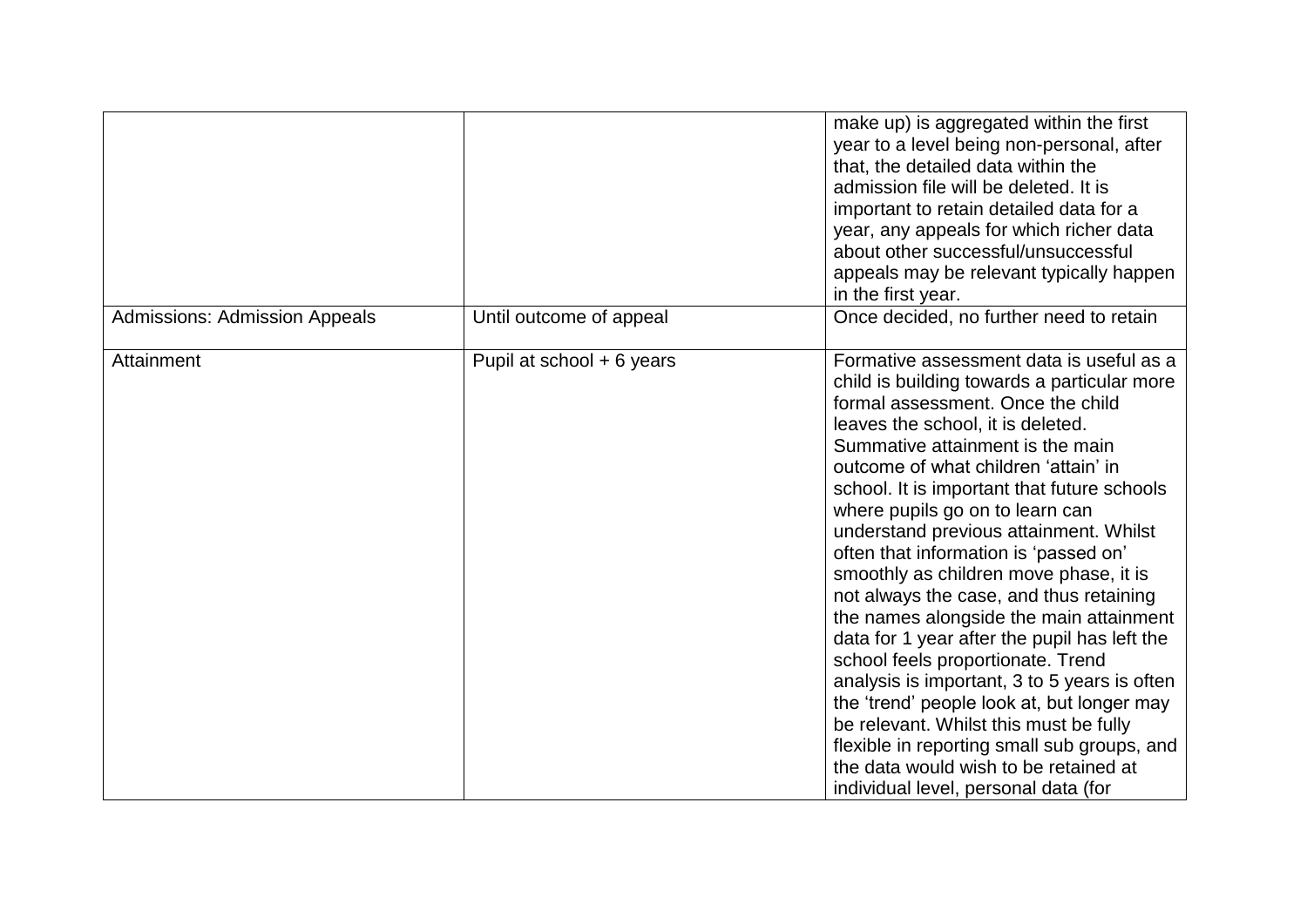|                  |                          | example, name) will be removed from the<br>data wherever possible to reduce<br>sensitivity. After 3 to 5 years, then<br>aggregated summaries that have no risk<br>of identifying individuals are all that are<br>typically needed to be retained.                                                                                                                                                                                                                                                                                                                                                                                                                                                                                                                                                                                                |
|------------------|--------------------------|--------------------------------------------------------------------------------------------------------------------------------------------------------------------------------------------------------------------------------------------------------------------------------------------------------------------------------------------------------------------------------------------------------------------------------------------------------------------------------------------------------------------------------------------------------------------------------------------------------------------------------------------------------------------------------------------------------------------------------------------------------------------------------------------------------------------------------------------------|
| Attendance       | Pupil at school + 1 year | Attendance data resides in 'operational'<br>systems in schools, such as cashless<br>catering. In these systems, the data will<br>only be retained until the associated<br>business processes have concluded (for<br>example, payment of meals). The start of<br>the next academic year once all bills are<br>settled feels proportionate. Attendance is<br>related to individual attainment and so<br>being able to relate attendance to<br>attainment whilst in our care is important.<br>Keeping it in detailed, individual form for<br>one year after the pupil leaves school<br>support conversations about detailed<br>attendance that may be needed to best<br>support that child. After that period, non-<br>identifiable summary statistics are all that<br>is required to support longer term trend<br>analysis of attendance patterns. |
| <b>Behaviour</b> | Pupil at school + 1 year | 1 year allows a period of 'handover' to<br>next institution with conversations<br>supported by rich data if relevant. All data<br>in paper form is passed to the receiving<br>school when the pupil leaves; only<br>electronic data is retained.                                                                                                                                                                                                                                                                                                                                                                                                                                                                                                                                                                                                 |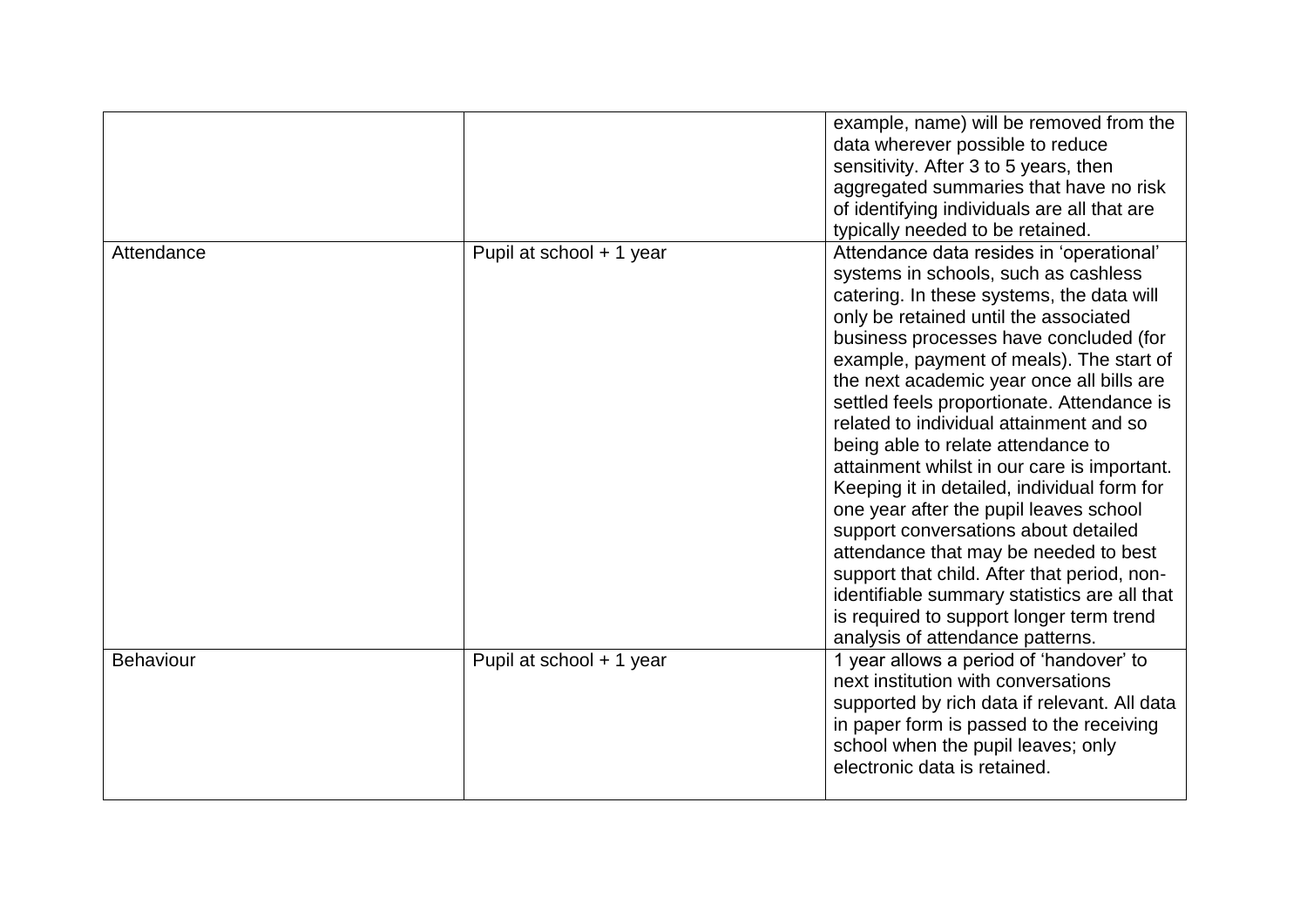| Behaviour: Serious Incident Log                                                          | Until any pupil recorded is aged 25 or | This information may be relevant in a                                                                                                                                                                                                                                                                      |
|------------------------------------------------------------------------------------------|----------------------------------------|------------------------------------------------------------------------------------------------------------------------------------------------------------------------------------------------------------------------------------------------------------------------------------------------------------|
|                                                                                          | older potentially                      | future legal proceeding.                                                                                                                                                                                                                                                                                   |
| Catering and free school meal<br>management:<br>Meal administration                      | Pupil at school + 1 year               | A short historic record of what a child has<br>had may be useful in case of any food-<br>related incidents at school, or parental<br>queries about the types of meals their<br>children are choosing. Keeping for up to<br>one year also allows time to do<br>accounting work associated with catering.    |
| Catering and free school meal<br>management:<br>Free School Meal Eligibility Information | Pupil at school + 7 years              | Due to the way school funding works,<br>free school meal eligibility is a financial<br>matter, and thus keeping this data for<br>6+1 feels appropriate. This 7-year record<br>also needs to be portable with the pupil,<br>as historic dates can be used for funding.                                      |
| Exclusions                                                                               | Pupil at school + 1 year               | Exclusion data will be 'passed on' to<br>subsequent settings. That school then<br>has responsibility for retaining the full<br>history of the child. If a private setting or<br>the school is unsure on where the child<br>has gone, then the school will ensure the<br>LA already has the exclusion data. |
| <b>Identity Management and Authentication</b>                                            | Event/attendance + 1 month             | Any images and other personal data<br>provided purely for identification or<br>authentication (e.g. when a parent is<br>visiting the school for a meeting) will be<br>deleted at least by the end of 1 month<br>following the provision of that data.                                                      |
| Medical information and administration:<br>Permission slips                              | Administration of medicine + 1 month   | Permission forms that parents sign will be<br>retained for the period that medication is<br>given, and for 1 month afterwards if no<br>issue is raised by child/parent.                                                                                                                                    |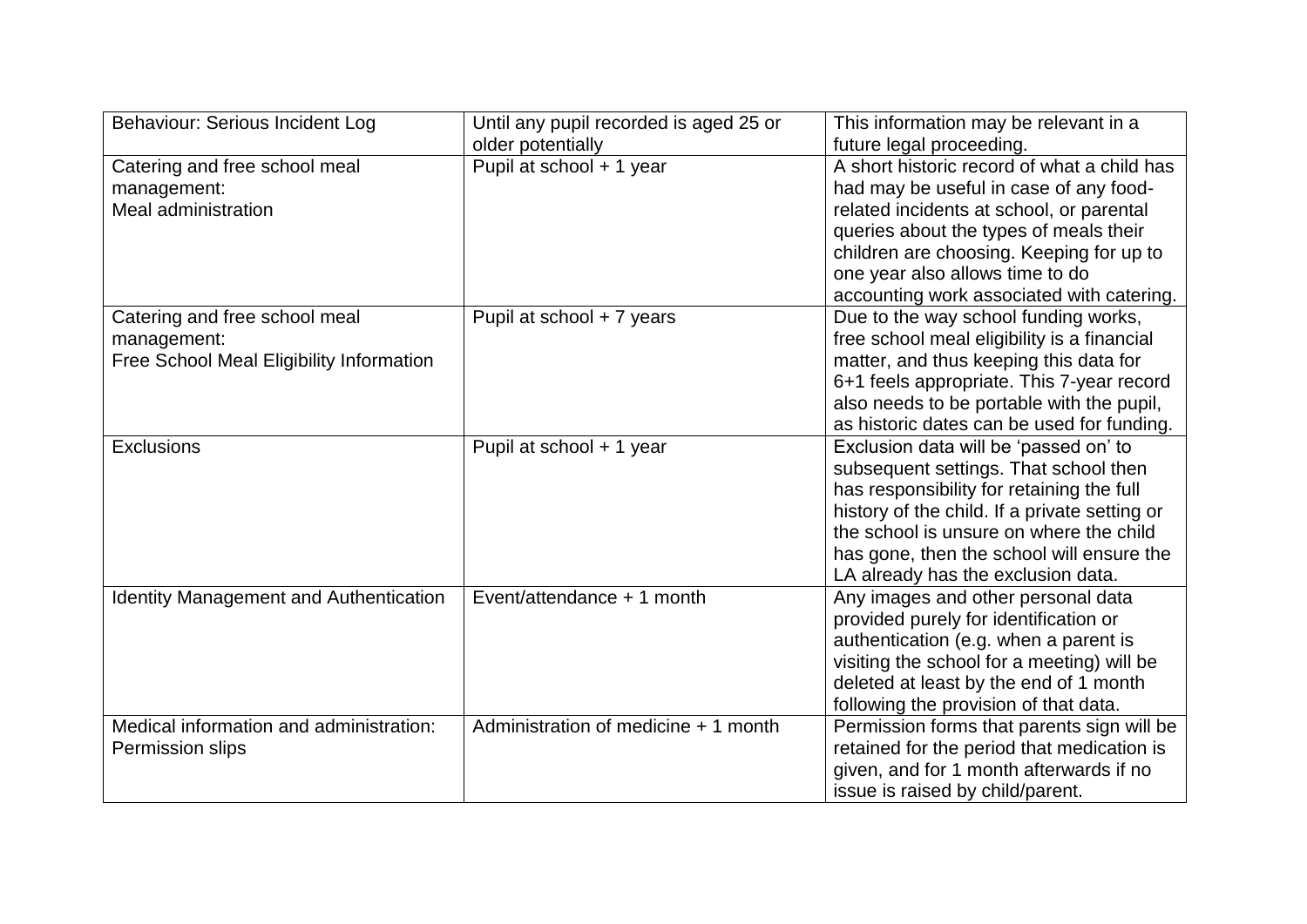| Medical information and administration:<br>Medical conditions and ongoing<br>management                                   | Pupil at school + 1 year                 | To support any handover work about<br>effective management of medical<br>conditions to a subsequent institution.                                                                                                                                                                                                                                                                                                                             |
|---------------------------------------------------------------------------------------------------------------------------|------------------------------------------|----------------------------------------------------------------------------------------------------------------------------------------------------------------------------------------------------------------------------------------------------------------------------------------------------------------------------------------------------------------------------------------------------------------------------------------------|
| Medical information and administration:<br>Major medical incidents                                                        | Until pupil aged 25 or older potentially | Medical 'incidents' that have a<br>behavioural or safeguarding angle<br>(including the school's duty of care) will<br>be retained for this extended period of<br>time.                                                                                                                                                                                                                                                                       |
| Personal identifiers, contacts and<br>personal characteristics:<br>Images for identification and House<br>number and road | Pupil at school + 1 month                | Images used purely for identification will<br>be deleted when the child leaves the<br>setting. Full address data (house number<br>and road) is not required for analysing<br>population trends.                                                                                                                                                                                                                                              |
| Personal identifiers, contacts and<br>personal characteristics:<br>Names and Images used in displays                      | Pupil at school + 1 year                 | As set out in other sections, names are<br>needed for smooth handover to<br>subsequent schools for up to one year.<br>Images used in displays etc. will be<br>retained for educational purposes whilst<br>the child is at the school and until those<br>displays are taken down. Other usages of<br>images (for example, marketing) will be<br>retained for and used in line with the<br>active informed consent given by<br>parents/carers. |
| Personal identifiers, contacts and<br>personal characteristics:<br>Postcodes, Names (Safeguarding) and<br>Characteristics | Pupil at school + 5 years                | Postcode data is useful in analysing<br>longer-term performance trends or how<br>catchment/pupil populations are shifting<br>over time. Keeping names attached to<br>safeguarding files for longer than this<br>may be entirely appropriate – see<br>safeguarding section. Characteristics<br>form an essential part of trend analysis,                                                                                                      |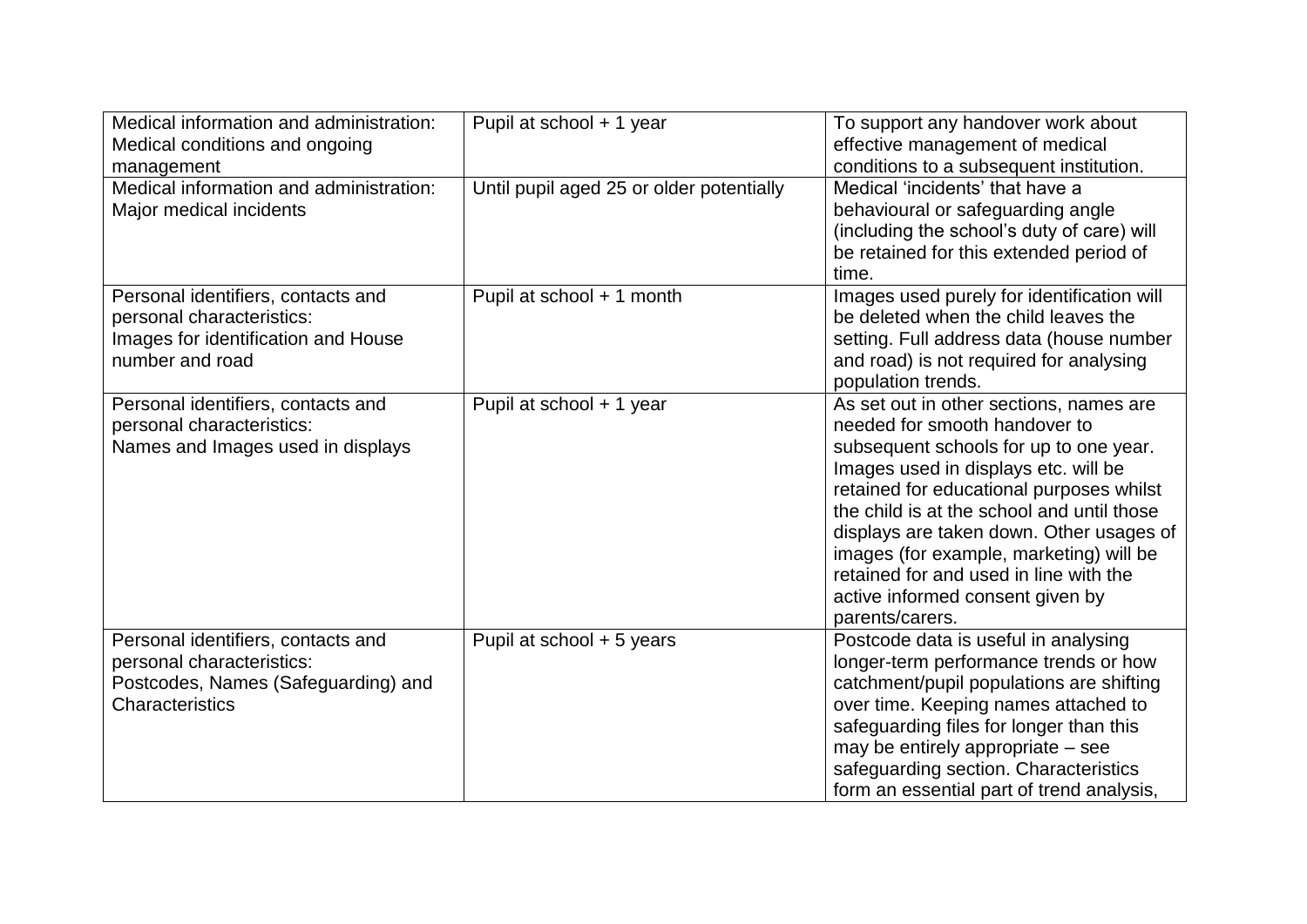|                                                                             |                              | and so retention is in line with those<br>needs.                                                                                                                                                                                                                                                                                                                                                                                                                                                                                                                                                                                                                                                                                                                                |
|-----------------------------------------------------------------------------|------------------------------|---------------------------------------------------------------------------------------------------------------------------------------------------------------------------------------------------------------------------------------------------------------------------------------------------------------------------------------------------------------------------------------------------------------------------------------------------------------------------------------------------------------------------------------------------------------------------------------------------------------------------------------------------------------------------------------------------------------------------------------------------------------------------------|
| Safeguarding                                                                | Until pupil aged 25 or older | All data on the safeguarding file<br>potentially forms part of an important<br>story that may be needed retrospectively<br>for many years. The elements of a pupil<br>file (name, address) that are needed to<br>identify children with certainty are needed<br>to be retained along with those records.                                                                                                                                                                                                                                                                                                                                                                                                                                                                        |
| Trips and activities:<br>Field File and Educational visitors into<br>school | Event/attendance + 1 month   | A 'field file' is the information that is taken<br>on a trip by a school. This will be<br>destroyed following the trip, once any<br>medicines administered on the trip have<br>been entered onto the core system. If<br>there is a minor medical incident (for<br>example, a medical incident dealt with by<br>staff in the way it would be dealt with<br>'within school') on the trip, then adding it<br>into the core system would be done.<br>Permission to go on the trip slips will<br>contain personal data, and will be<br>destroyed at least one month after the<br>trip. We sometimes share personal data<br>with people providing 'educational visits'<br>into school. Such third parties will be<br>required to delete any such data within a<br>month of the visit. |
| Trips and activities:<br>Financial Information relating to trips            | Pupil at school + 7 years    | Financial information related to trips<br>should be retained for 6 years $+1$ for<br>audit purposes. This would include<br>enough child identifiers to be able to<br>confirm contributions.                                                                                                                                                                                                                                                                                                                                                                                                                                                                                                                                                                                     |